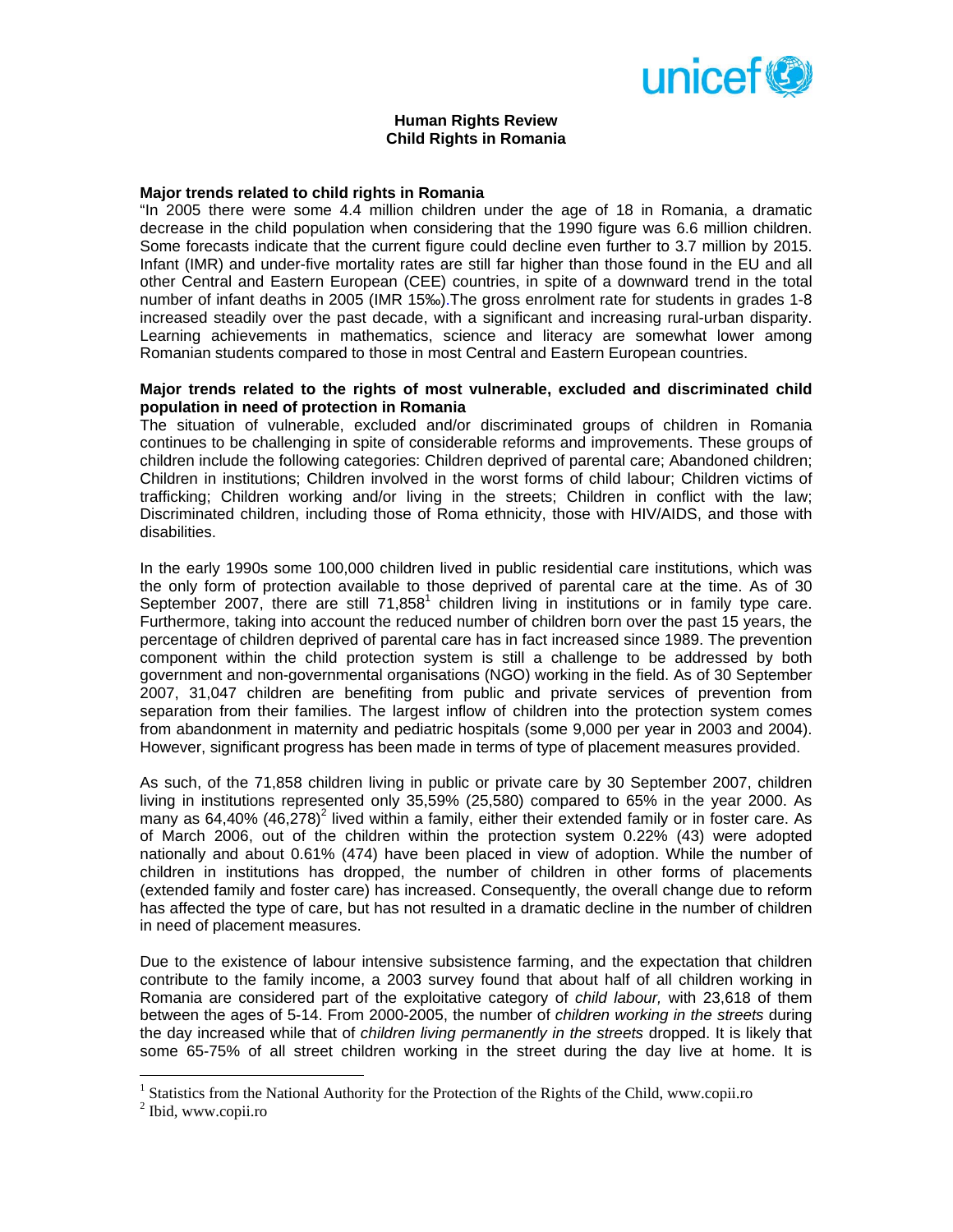

estimated in Bucharest that less than 500 children lived permanently in the streets as of 2004, and less than 1,500 worked in the streets during the day, returning home to their families in the evenings, making a total of 2,000 street children in Bucharest. The total number of children living permanently in the streets of Romania might be about 1,500. These children are also at risk of becoming victims of trafficking (both internationally and nationally), mostly for sexual exploitation, and for begging in the case of children with disabilities. Not much is known about domestically *trafficked Romanian children*, where Romania is a source, a transit and an area of destination. As concerns international trafficking, 1,431 unaccompanied children were repatriated from abroad in 2001-2003. Of these, 351 (25%) children acknowledged having been trafficked, while the status of the remaining 75% continues to be unclear. The main reasons for trafficking continue to be the lure of western countries, the opportunity to contribute to the family income, and often to escape a hostile home environment.

About 10% of all crimes in Romania are committed by children, with some 7,000 crimes committed annually by 14-17 year-olds. There is a rising trend in terms of such crimes, violence, children organised in gangs, and young children committing crimes. In spite of the fact that the new Penal Code allows and recommends educational measures, punitive measures are still preferred by the courts. Poverty, dysfunctional families, and lack of school enrolment are often the reasons why children engage in criminal actions.

By the end of 2004, 68,805 disabled Romanian children were issued certificates: 5,082 children have minor disabilities, 16,596 medium disabilities, 14,857 severe disabilities, and 32,270 have very severe disabilities. As many as 86% of these children live at home with their biological parents, while about 10% live in institutions. In addition to difficult physical access to health services and other public health services, many children with disabilities are also confronted with negative attitudes from health care staff. In spite of efforts to integrate these children into main stream schools, some 80% have dropped out.

There are various forms of discrimination against Roma children, children and adolescents with HIV/AIDS (about 8,000), and those with disabilities. While economic poverty is the root cause, lack of sensitisation and awareness-raising are also relevant factors. Roma children are overrepresented both in terms of abandoned children, children living in institutions, street children, and children in conflict with the law. Infant and under-five mortality rates among the Roma population are twice as high as the Romanian average, and the same pattern applies to school drop-out rates.

A research conducted on segregation of Roma children in the education system of Romania showed that "5.8 percent of the schools" within the sample of a research<sup>3</sup>, "Roma formed a large majority (more than 70 percent of the pupils were Roma). The research does not provide any information on the extent of segregation of Roma in separate classes or on the extent of segregation of Roma in special schools. According to the research, the total number of Romani pupils who studied in schools with a proportion of over 50 percent of Roma was 38,334 children: i) in grades I-IV of the primary education – 21,014 pupils; ii) in grades V-VIII – 10,640 pupils; iii) in kindergartens – 6,680 children.

Although schools with a high percentage of Romani pupils are not necessarily the result of residential segregation, more than half of the schools with over 50 percent of Romani pupils are situated less than 3 kilometres from the neighbouring mainstream schools. Therefore, because the distance between Roma and non-Roma communities and, consequently, between Roma schools and non-Roma schools is relatively small, the roots of educational segregation can also be found in the social distance between the Roma minority and the majority population, which is reciprocal: the huge social distance between Roma and the majority society can be an explanation for the existence of schools with high percentage of Romani pupils.

 $\overline{a}$ 

<sup>&</sup>lt;sup>3</sup> Research conducted by Mihai Surdu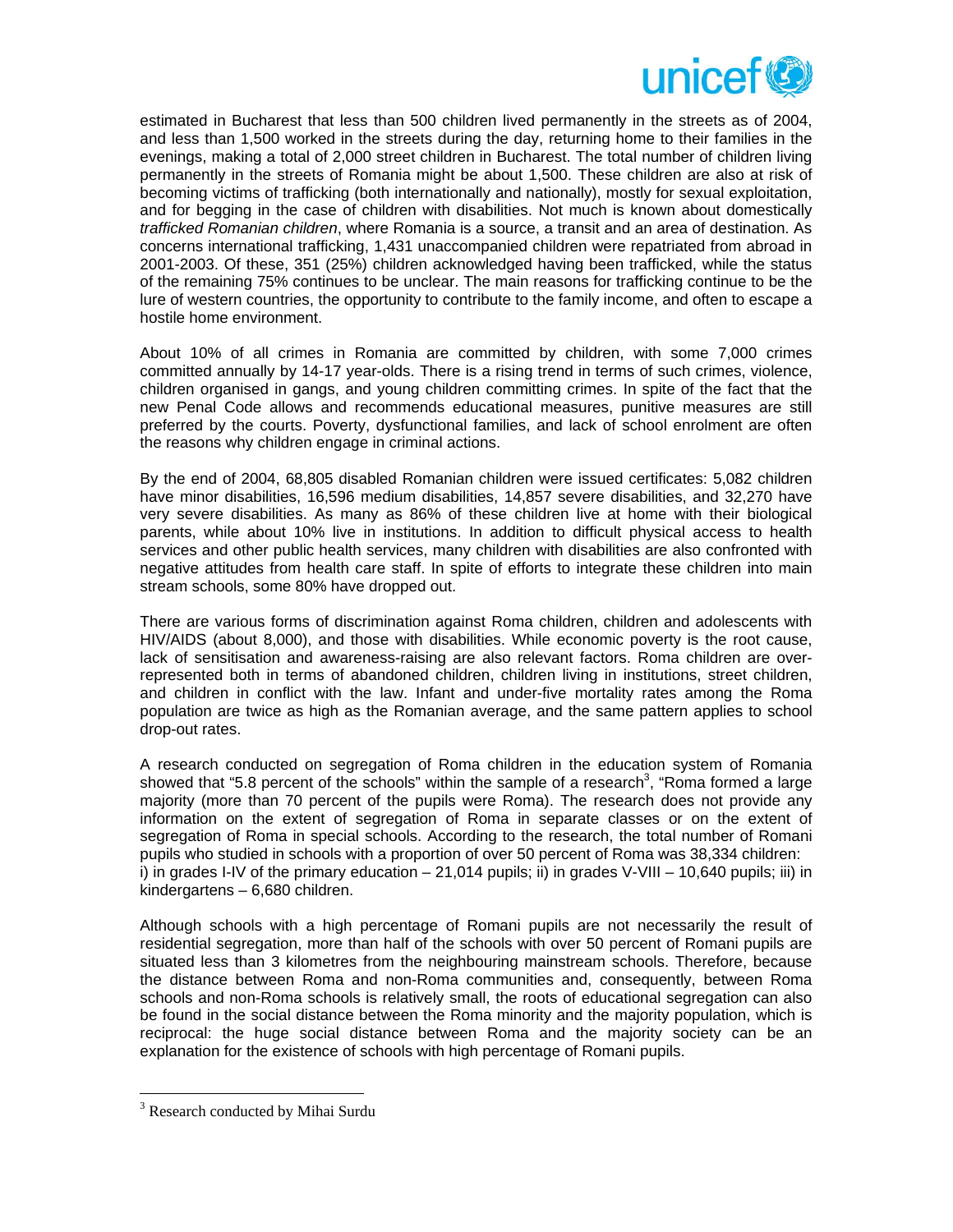

Although the social gap between Roma and the majority population, which is enhanced by socioeconomic discrepancies and by deeply rooted prejudices and stereotypes, has considerably decreased in the past 10-15 years, it still remains considerably large. Roma remain the most rejected minority in Romania. The main hypothesis that was tested and supported by the research was that in schools with a high percentage of Romani pupils the human resources, financial resources and facilities are poorer compared with the entire educational system average."

"Many children with HIV/AIDS have also either not received any education for safe sexual behavior or psycho-social support to develop skills to prepare them for adulthood.

The National HIV Strategy 2004-2007 was revised and the **new National Strategy on HIV/AIDS 2008-2013** was developed, currently under revision and approval process. This strategy for the next 5 years is a rights based document that takes regard of the International Guidelines of HIV/AIDS and Human Rights and focuses on prevention of HIV among most vulnerable and atrisk groups including most at risk adolescents (MARA).

UNICEF continued its efforts to documenting and sharing **good practices models in youth participation** and **developing advocacy strategies at national level**: The lesson learned from the successful initiatives regarding the social, school and professional integration of YPLWHA were documented *as guidelines and case studies*. These materials, developed with direct involvement of HIV-positive adolescents and youth, were shared with and are being used by relevant central and local authorities and NGOs actively involved in fighting stigma and discrimination against YPLHIV in developing both new policies and targeted interventions in the area of HIV prevention.

Increased national capacity for quality data collection and developing a baseline on most at-risk adolescents (MARA) represented a priority for UNICEF in 2007. A **research on most at risk adolescents and young people** was developed as part of a multi-country project on HIV prevention among MARA. The research protocol has been elaborated by the research team from the University of Bucharest – Faculty of Sociology and Social Work, with technical support of UNICEF, London School of Hygiene and Tropical Medicine and in coordination with the Ministry of Public Health and the National Anti-Drug Agency. The research protocol benefited of and integrated the key ethical considerations in research involving MARA boys and girls, and was reviewed and approved by the National Commission on Bio-Ethics within the Ministry of Public Health. This research project responds to the needs of developing specific policies and services for most-at-risk adolescents and young people in order to have a positive impact on the AIDS epidemic in Romania, and has the support of the above mentioned institutions.

#### **Maternal and child health care**

Efforts for improved **quality of pre- and post natal care/ services** have been done in order to decrease maternal and infant mortality. UNICEF contributed to the finalization of the service protocols for prenatal and postnatal consultations that were officially assumed by the MOH, which contributed to strengthening the prenatal care services and inclusion of new services (like HIV counseling and testing for pregnant women, PMTCT services) and represents an effort for promoting the preventive health approach but also the right of women and children to the highest attainable health status.

By **promoting breastfeeding** through BFHI and training of primary health care providers and community nurses UNICEF is currently the only major institution in Romania fighting for the right of the child to his/her mothers' milk, as the best start in life. The MOH recognized and assumed breastfeeding promotion as a public health need by integrating breastfeeding promotion interventions in the national health programs. Enlargement of the national network of BFHs, evaluation and certification of maternity hospitals as BFH, were also integrated into the national health programs funded by the government. This is one efficient way to improve MCH, to improve the nutritional status of infants and in the same time an effective way to prevent child abandonment.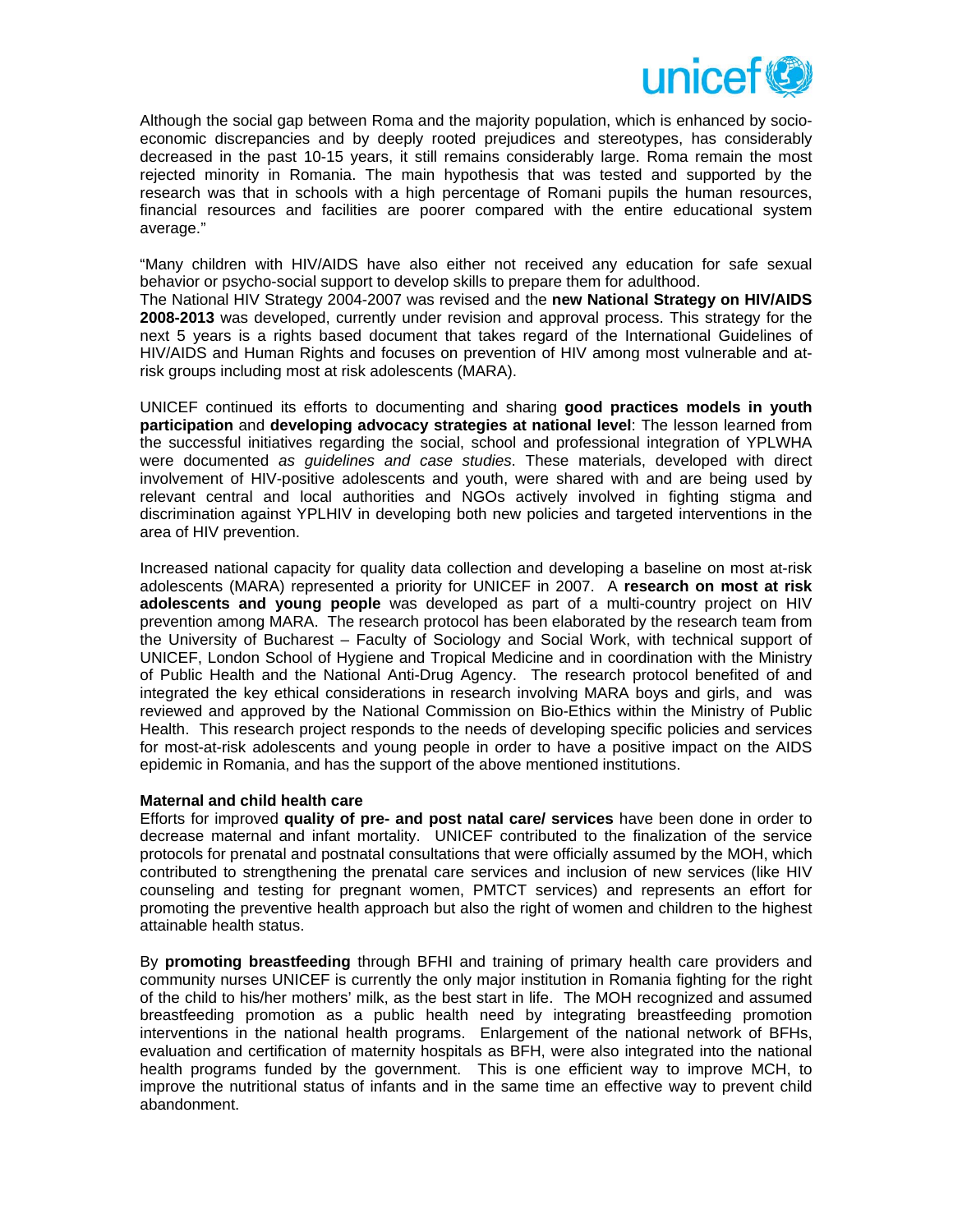

**Increased access to medical care and integrated services for families at community level** is assured through enlarging the **national networks of community nurses and roma mediators** and increasing their capacity to respond to the real needs at community level through home visitations and functional referral system. In this way, the national program on community nurses contributes to prevention of child abandonment and improvement of health and nutritional status of children and women.

Since 2002, the MOH showed interest in developing a national network of community nurses to improve the quality of health services at community level. A pilot project was implemented in 7 counties and Bucharest and more than 200 community nurses were trained and supported to assure quality services for women and children at community level, with a special focus on vulnerable population and disadvantaged groups. The need for this network is the result of the capacity gap of duty bearers that have roles in assuring the right of infants and young children to nutrition and health, given the already mentioned fact that poor health of the child is a risk factor for abandonment. Community nurses work within local/ county networks and provide minimal package of health services for women and children, and basic counseling services regarding pregnancy and infant care, with a special attention given to breastfeeding. $4$ 

Since 2006, with support from several agencies including UNICEF, MOH put a lot of effort in enlarging the network of community nurses at national level and strengthening integrated medicosocial services at community level. At the end of 2007, there are almost 2,000 community nurses nationwide.

Using the vulnerability perspective*,* vulnerable families in Romania include the poorest of the poor, dysfunctional families, single parent families, families with many children, rural and periurban families, Roma families, families with disabled children, and children with HIV/AIDS. Vulnerability is often accentuated by a combination of the above, and other attributes. For example, *large families* are often both poor and have a poor educational level. It is vulnerable, dysfunctional families that are a particular driving force behind children ending up being deprived of parental care, being trafficked, living permanently on the streets, or in conflict with the law. As such, the very family environment that should constitute the first line of defence may actually, in some extraordinary circumstances, push children to become excluded. It goes without say that dysfunctional families also provide a favorable environment for non-enrolment, non-attendance and early school drop-out."<sup>5</sup>

# **Major developments on monitoring and promoting child rights in Romania**

In 2004, the **Law on the Protection and Promotion of the Rights of the Child** was adopted. This law contains provisions on a wide range of rights, including freedom of thought, conscience and religion, freedom of expression and association, the right to privacy, to an adequate standard of living, to social security and to rest and leisure. This legislation mentions in art. 100 that "the monitoring of the observance of the principles and rights established by the present law and by the UN Convention on the Rights of the Child, ratified by Romania through Law no. 18 / 1990, republished, as well as the coordination and control of the child rights protection and promotion activities, are conducted by the National Authority for the Protection of the Rights of the Child, as a specialized institution of the central public administration, with legal status, and which is subordinated to the Ministry of Labor, Social Solidarity and Family". The article 101 specifies that "the defense of the rights and liberties of the child in his or her relations with the public authorities, for the purpose of promoting and improving the condition of the child, is achieved through the Office of the Ombudsman". In addition, legislation mentions that

 $\overline{a}$ 

<sup>&</sup>lt;sup>4</sup> As demonstrated by many international studies, breastfeeding, besides its unparalleled health benefits, is a key instrument in preventing infant and small child abandonment

 $5$  Children on the Brink – A Focused Situation Analysis of Vulnerable, Excluded and Discriminated Chidlren in Romania, UNICEF, 2006, pg. 11-12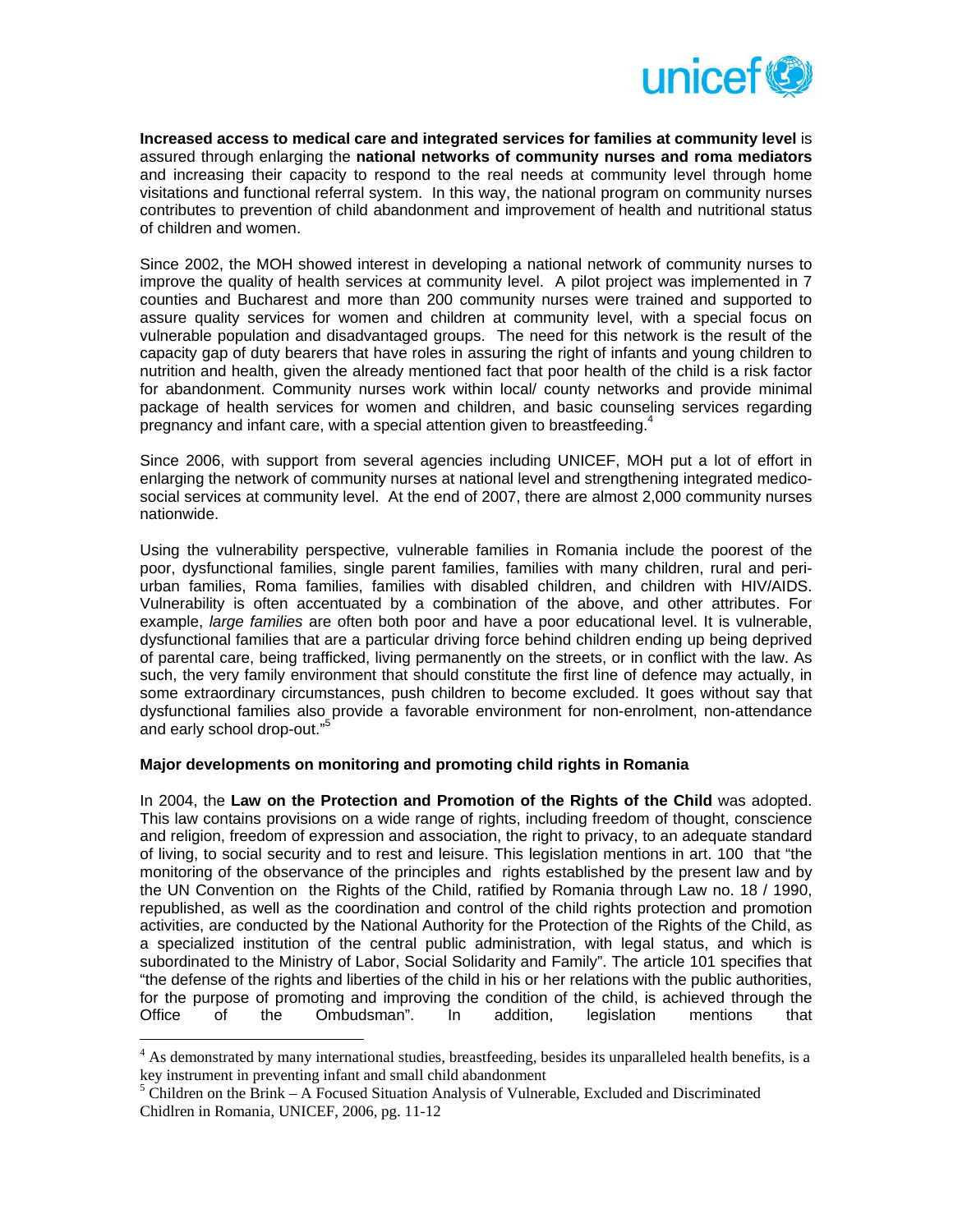

"local public administration authorities must guarantee and promote the observance of the rights of the children in their administrative - territorial range, by preventing the child's separation from his or her parents, as well as the special protection of the child who is deprived, either temporarily or definitively, of the care of his or her parents.

## **County Child Rights Observatories**

As of mid 2007, County Child Rights Observatories (CCRO) have been established in the 5 counties of Vaslui, Arad, Cluj, Hunedoara and Neamt and are in various stages of development with UNICEF support. The CCROs constitute a framework for systematically monitoring the situation of children, the trends in well-being and the progress on realization of children's rights. An initial evaluation of the CCROs in Vaslui and Neamt concluded that the 2 CCROs have fulfilled their initial objectives within the targeted time frame and have fully met the expectations and enjoy the ownership and commitment of all key stakeholders.

A second phase evaluation and consultation with the other 3 CCROs including the ones in Arad, Cluj and Hunedoara, was organized in the fall of 2007. The evaluation recommended that UNICEF continue to support the development and strengthening of the CCROs as well as promoting the setting up of a critical mass of 10-12 CCROs in order to ensure automatic replication thereafter.

Draft Situation Analysis were developed and written for the counties of Cluj, Hunedoara and Neamt. Review and recommendation for improvement of the quality of the documents from the child rights perspective was considered necessary. Guidance, support and coordination of the CCROs staff in order to contribute effectively in the finalization of the SitAns is still needed;

### **Student Ombudsperson**

The efforts of scaling up the "Student Ombudsperson" project, developed by UNICEF in partnership with Agenda 21 NGO and MoERY, continued in 2007. The project proposes the setting up of a student structure able to promote and protect students' rights in schools, according to the provisions of the UN CRC and Law 272/2005 on child rights. A broader partnership was set, including as well, the National Authority for Child Rights Protection. In 2007 MoERY included the model project into its strategic policy documents aiming at scaling it up at national level. As a first step, County School Inspectors were informed and trained on the methodology of "Student Ombudsperson". As well, a sociological survey was conducted in the high-schools involved in the project in order to determine the degree of exercising child rights in schools. The project came as a follow up to the Democratic Citizenship Education Project, also supported by UNICEF.

#### **Ombudsperson system and other monitoring instruments**

The "*Childs Rights Monitoring at Local Level" a* Pre-study in Estonia, Lithuania, Moldova,

Romania, Serbia and Sweden, done by Save the Children Sweden notes that in 2003, the UN Committee on the Rights of the Child noted the establishment of the general Ombudsman in 1997 and the fact that he occasionally dealt with children's rights. However, plans to establish a Children's Ombudsman have not been fulfilled. Within the general Ombudsman's office, deputies are specialized on "the rights of children, family, youth, pensioners, and people with disabilities". The Ombudsman intervenes upon notification either by children themselves, parents, or legal guardians, or it can take action ex officio upon finding out by any other means that the rights and freedoms of a child have been violated (i.e. media, NGOs).

"However, the Ombudsman only intervenes every year in a few dozens of cases concerning children. Most cases are related to care and protection, periodic review of placement, legal status or identification documents, right to a decent living standard, right to health, right to education, adequate treatment in the natural, extended, or adoptive family, and right to life, physical and psychological integrity. Yet, its activities related to children's rights are limited to some child protection cases and there are no proactive developments.